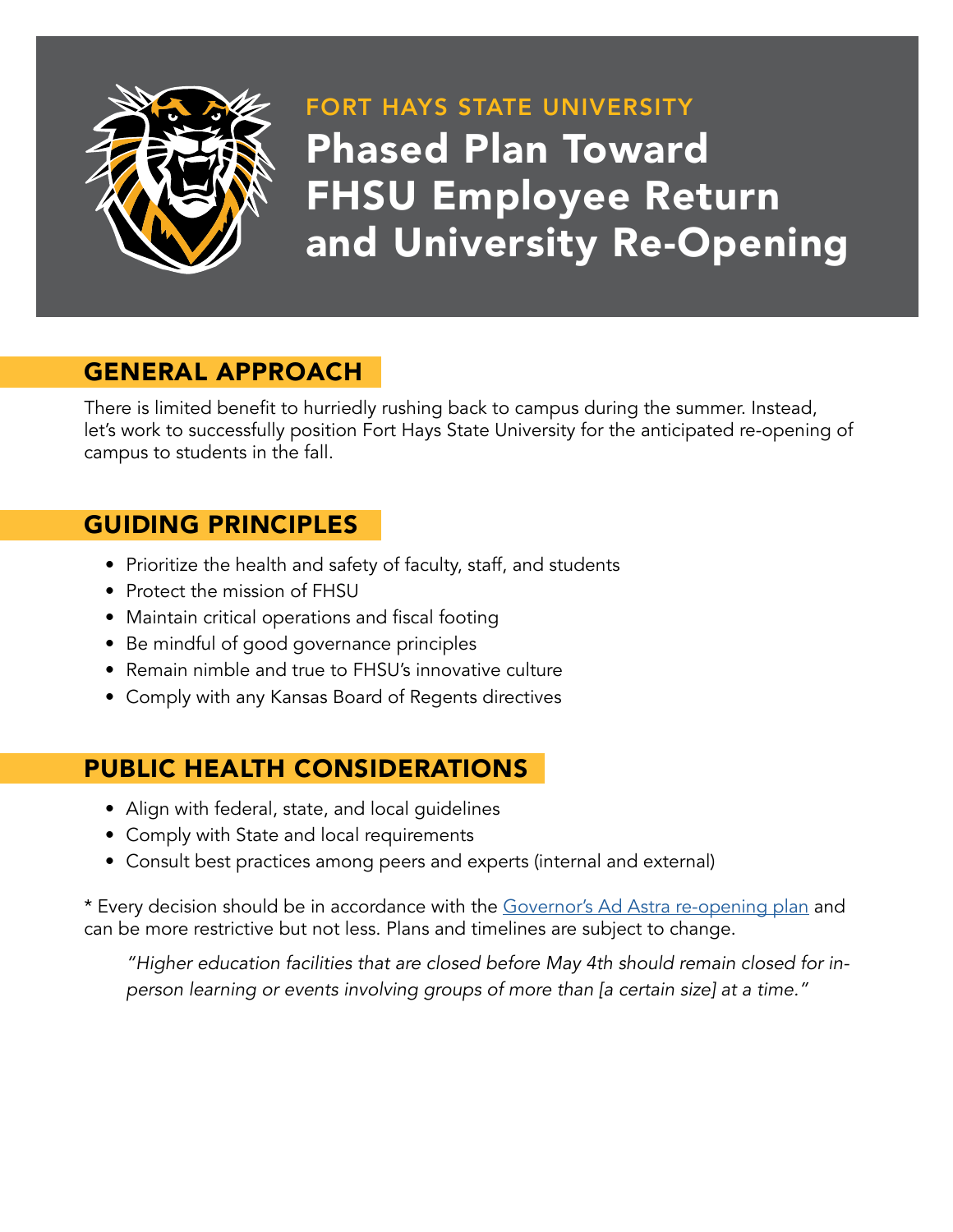# PHASE ONE

Begins June 1, 2020

#### EMPLOYEES

Those working remotely will continue to do so. Supervisors will determine who cannot work effectively while remote. These individuals will be allowed to return to campus to complete required duties and responsibilities. Decisions concerning remote work will be made by supervisors after sharing plans and consulting with the appropriate vice president. Employees will be given a week's notice before the expectation of returning to the workplace.

• Supervisor plans should identify returning employees and comply with the guidelines set forth below.

General workplace expectations and guidelines. Employees will be expected to practice personal responsibility and comply with the outlined protocols and guidelines set forth herein, as well as those included in the "[Toolkit for Returning to the Workplace](https://www.fhsu.edu/humanresourceoffice/Resources/return-to-the-workplace-toolkit2020-0521)" provided by Human Resources.

**Employee health and safety protocols.** While working on campus, group size, social distancing, personal responsibility and hygiene standards must be maintained in accordance with Governor's reopening plans. (For additional information on these measures, see the "Toolkit for Returning to the [Workplace](https://www.fhsu.edu/humanresourceoffice/Resources/return-to-the-workplace-toolkit2020-0521)" from HR.)

- *• Pre-arrival health assessment* Employees are to perform a self-evaluation, utilizing [a form](https://www.fhsu.edu/humanresourceoffice/Resources/personal-wellness-check) provided on the COVID-19 resources page, and follow the guidelines set forth therein. Employees who are not feeling well must stay home and are asked to call their health care provider for medical advice, including advice on testing and related matters. Employees are responsible for following and complying with advice and instructions from medical and public health officials, and are reminded that HaysMed has a hotline to call for COVID-19 questions (1-877-261-7140).
- *• Face coverings* We strongly encourage all employees to wear face coverings, which may include nonmedical cloth masks. Guidance regarding face coverings can be found on the [CDC website](https://www.cdc.gov/coronavirus/2019-ncov/prevent-getting-sick/cloth-face-cover.html). Employees who are in spaces where others are present, where social distancing is not possible, will be strongly encouraged to wear face coverings. We ask that employees provide their own, but we will have a supply per department available.
- *• Group sizes and social distancing* Gatherings must be limited in accordance with the Governor's re-opening plans, but employees are urged to avoid gatherings or face-to-face meetings and discussions in favor of telemeetings and teleconferences. Employees are responsible for maintaining social distancing (i.e., 6 feet) whenever possible, and supervisors will be tasked with re-configuring office space to enable employees to be located at least 6 feet apart whenever possible.
- *• Personal responsibility and hygiene*  Employees are expected to be knowledgeable of, and comply with, public health guidelines and directives. This includes, but is not limited to, the various guidelines for individuals set forth in the [Governor's Ad Astra re-opening plan](https://covid.ks.gov/wp-content/uploads/2020/05/Reopen-Kansas-Framework-v6.2-5.19.20.pdf). If symptomatic or otherwise not feeling well, or if the employee has been in close contact with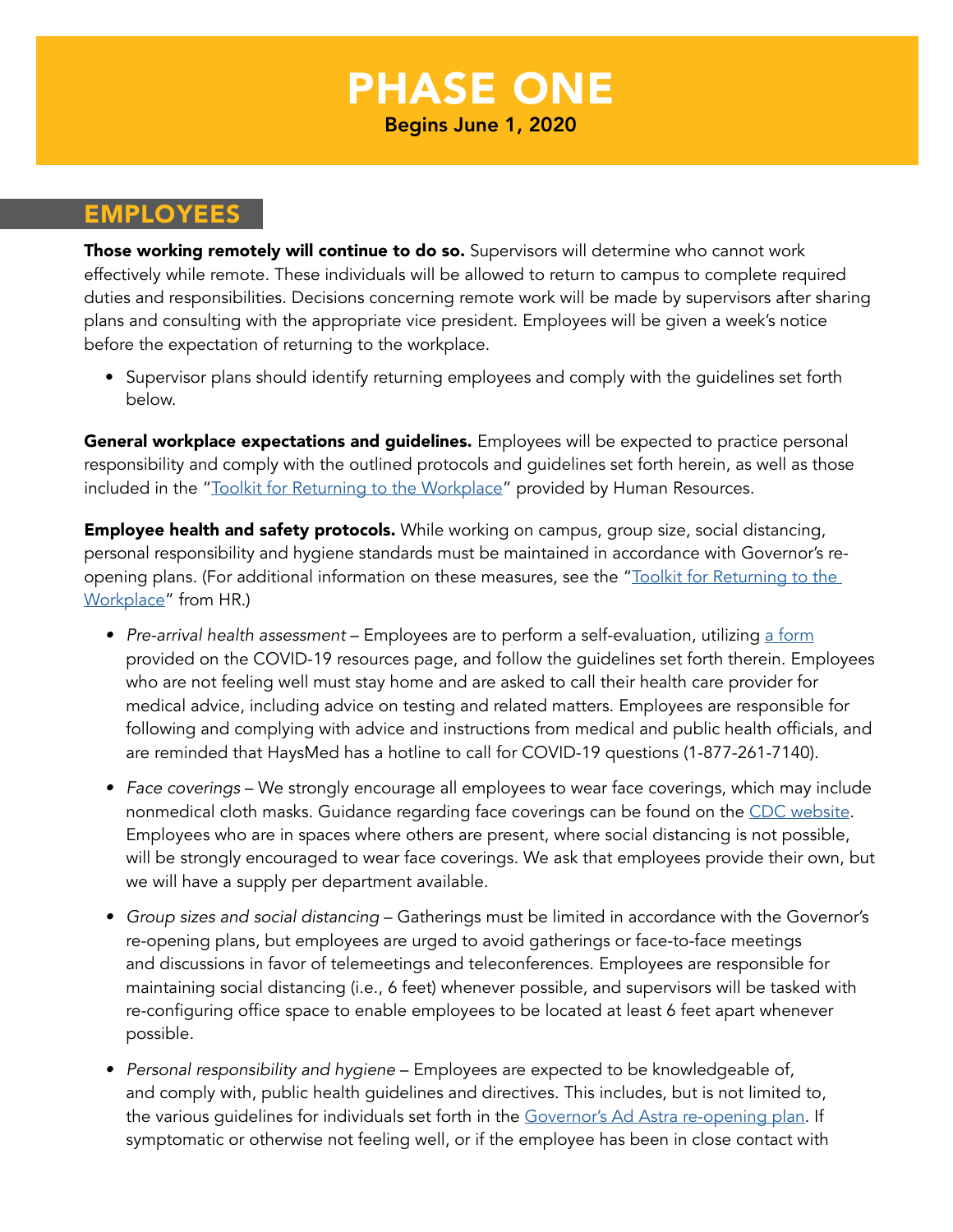someone who is sick, the employee should stay home, except to get medical care, and should avoid high-risk individuals. Additional examples include:

- Wash hands frequently with soap and water, and sanitizer if soap is not available.
- Consider using gloves as appropriate.
- Avoid touching your eyes, nose, and mouth.
- Distance yourself from others when in public.
- Use cloth masks or face coverings in public.
- Cover coughs and sneezes into an elbow or tissue. Throw away used tissue and immediately wash your hands.
- Be cautious about common touchpoints (use elbow, etc.) and clean and disinfect frequently touched surfaces at least daily, including phones, keyboards, doorknobs, handles and light switches.
- *• High-risk populations* Employees in this category should consider the guidelines for high-risk individuals set forth in the [Governor's Ad Astra re-opening plan,](https://covid.ks.gov/wp-content/uploads/2020/05/Reopen-Kansas-Framework-v6.2-5.19.20.pdf) and should coordinate with their supervisors and Human Resources to discuss any special considerations.

#### FACILITIES

Enhanced cleaning/sanitizing protocols. Employees are responsible for disinfecting their own workspace during the day, and supplies will be provided for this purpose. Custodial staff will thoroughly clean and disinfect common touch points during their normal assigned schedule, and will thoroughly disinfect offices and restrooms.

**Offices and Workspace.** Supervisors, directors and department heads are ultimately responsible for evaluating their physical workspace and workplace environment to implement the measures that prioritize the health and safety of faculty, staff, students, and visitors, including social distancing requirements, physical barriers, reconfigured space, entry/exit flow, signage, etc. Such measures should be included in the planning and consultation between supervisors and the appropriate vice presidents, and will be subject to further vetting by the Critical Incident Policy Group or designees. Requests for equipment, supplies and workspace redesign should be routed through the appropriate channels within each division.

**Building access restrictions.** All buildings will be locked with public access by appointment only during Phase One. For any appointments, in addition to performing a self evaluation and ensuring compliance with the other guidelines herein, employees will be expected to require visitors to perform a similar self-evaluation. Off-campus buildings, like Sternberg Museum and the Wetlands Center, may offer limited public access once plans are approved.

#### TRAVEL

University-sponsored travel is not allowed. Employees will be expected to minimize non-essential travel and follow CDC, KDHE, and local health travel/quarantine guidelines and mandates, including in their personal travel.